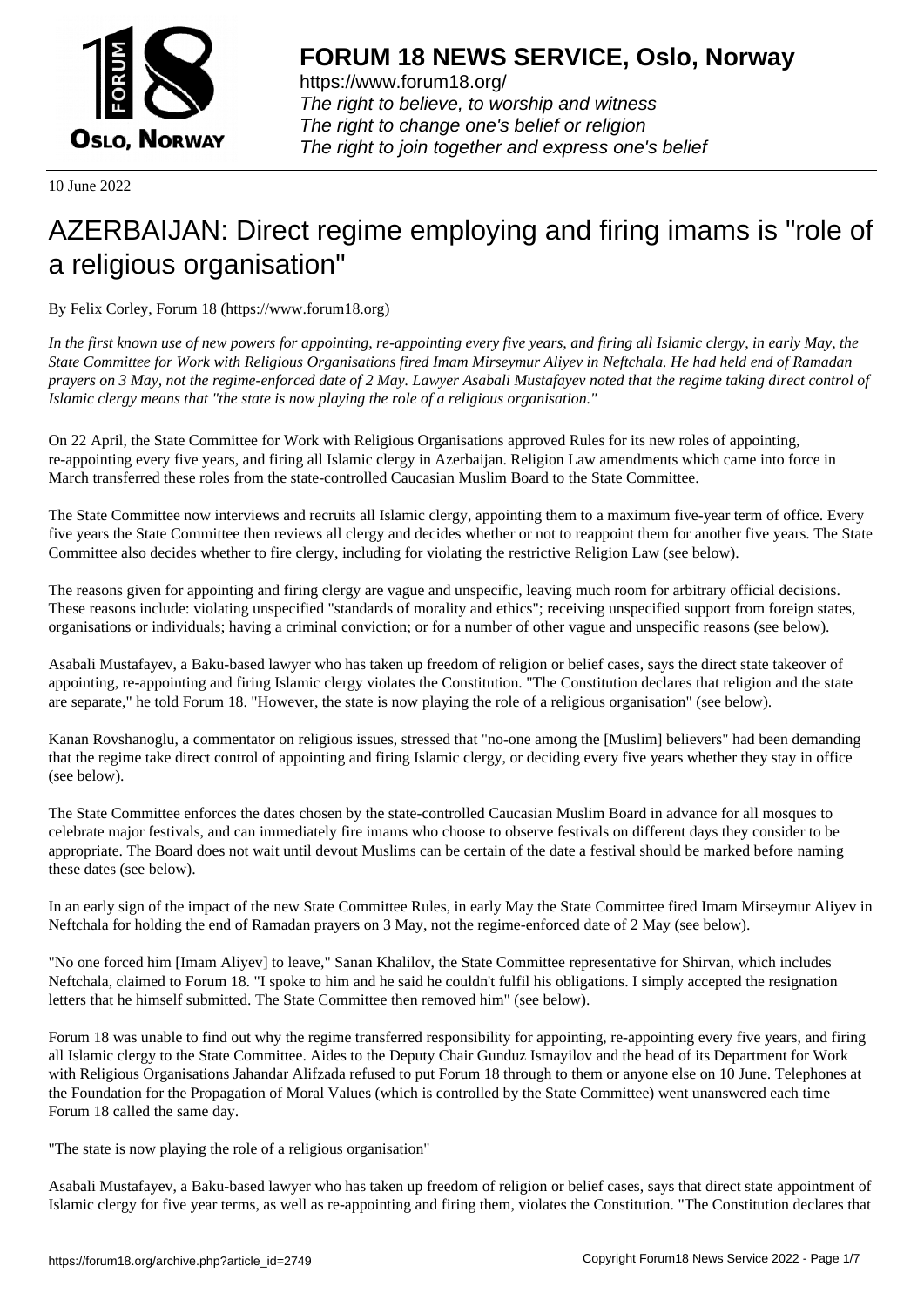appoint, remove and pay imams. However, the state is now playing the role of a religious organisation."

Mustafayev noted that the State Committee (https://www.forum18.org/archive.php?article\_id=2429)'s latest new role "suits everyone – the government and [regime supporting] clerics", with the state not only paying imams but giving them cars. "They work in a friendly way together."

The direct State Committee takeover of appointing Islamic clergy for five year terms, as well as re-appointing them every five years and firing them, is part of a long process of the regime taking direct control of all aspects Islamic communities' life (https://www.forum18.org/archive.php?article\_id=2429). "We have been expecting this," commentator on religious issues Kanan Rovshanoglu told Forum 18. "The process started about five or six years ago. The situation now is like in Turkey."

Rovshanoglu stressed that "no-one among the [Muslim] believers" had been demanding that the regime take direct control of all nominations and removals of Islamic clergy, or deciding every five years whether they stay in office.

Religion Law amendments in March, new Rules in April

On 11 March, President Ilham Aliyev signed further Religion Law amendments handing responsibility for naming prayer leaders in all mosques from the state-controlled Caucasian Muslim Board (https://www.forum18.org/archive.php?article\_id=2429) to the State Committee for Work with Religious Organisations.

On 22 April, the State Committee approved the Rules of Appointment, Attestation and Dismissal of Clergy in Places of Worship and Shrines of the Islamic Religion.

Although it is not enshrined in any published law, the State Committee will not allow Muslim communities not affiliated to the state-controlled Caucasian Muslim Board (https://www.forum18.org/archive.php?article\_id=2429) to exist. The latest changes means that the regime now has direct control of all aspects of how Islam is practised, and who can lead Islamic communities.

Muslims who want to pray with fellow Muslims have for many years had no other way to do so than to attend a state-controlled mosque. "Believers have no choice – all mosques are under state control," Rovshanoglu told Forum 18.

Lawyer Mustafayev doubts whether ordinary Muslims will challenge the system of state-appointed imams publicly. "However, it is doubtful whether communities and local believers will accept state-appointed imams (https://www.forum18.org/archive.php?article\_id=2726)," Rovshanoglu noted. "Because in many mosques, communities do not want to accept state-appointed imams (https://www.forum18.org/archive.php?article\_id=2429), though this does not occur so often."

On 16 June 2021, President Aliyev signed into law earlier Religion Law amendments

(https://www.forum18.org/archive.php?article\_id=2666) which introduced a new requirement for the State Committee to approve the appointment of all non-Islamic religious leaders. Religious communities are allowed to make the initial choice themselves, but without State Committee approval, a chosen leader cannot take up their position.

State directly decides who can lead a Muslim community

The State Committee's Appointment Rules require that a cleric be "a person with a higher and secondary special religious education who is professionally engaged in Islamic activities". There are four specified roles: imam; deputy imam; muezzin (who can conduct prayers on instruction from the imam); and an individual who performs religious rites for women on instruction from the imam. It appears that only these individuals are allowed to preach sermons.

The requirement in the Appointment Rules that a cleric must be "a person with a higher and secondary special religious education who is professionally engaged in Islamic activities" could deprive many existing imams of the right to lead mosques. It would also prevent those without such specialised religious education from seeking such roles.

One of the State Committee Deputy Chairs, Gunduz Ismayilov, told the local media on 24 May that it would not be right to immediately dismiss all clerics who do not have higher religious education qualifications. He said that such clerics would gradually be replaced with graduates.

Rovshanoglu describes it as a "good thing" that imams have appropriate education, but questions whether the state should be imposing this.

State can fire Islamic clerics at any time

The new Appointment Rules allow the Chair of the State Committee to fire any Islamic cleric at any time. The excuses which can be used for this include: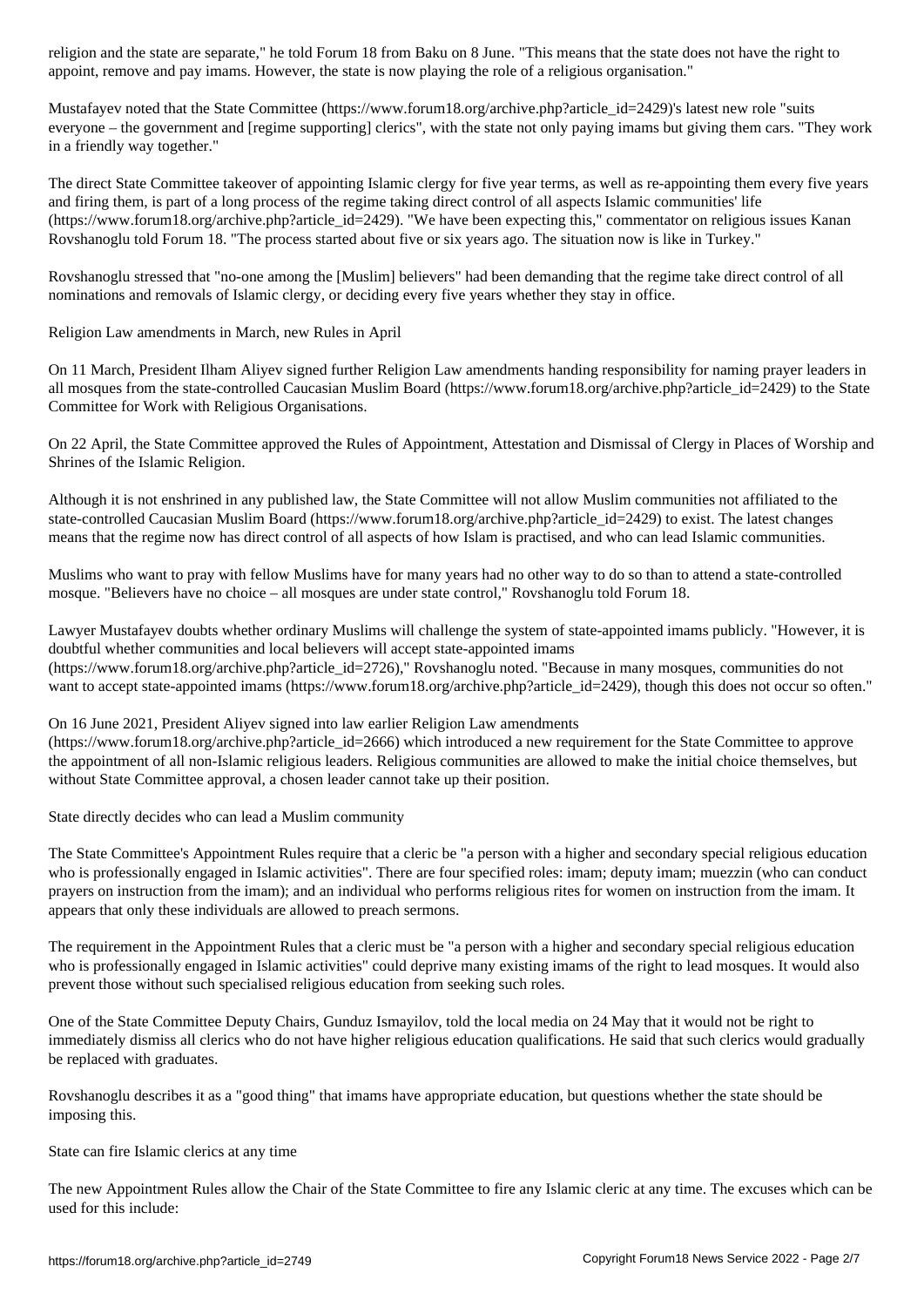- if they fail to pass the review of their appointment every five years, or twice do not attend review interviews;

- if they lose Azerbaijani citizenship or they move abroad;

- if they have "committed a crime and there is a court verdict against them which has entered into legal force, or a court decision, which has entered into legal force, on undergoing compulsory medical treatment";

- if they violate standards of morality or ethics;

- if they take another state job;

- if they die;

- if they help or have obligations to foreign states, organisations, or individuals;

- or if in their work they violate the Religion Law (https://www.forum18.org/archive.php?article\_id=2429) "including in the giving of sermons, as well as in case of detection of religious and social discrimination, sectarianism and other illegal acts".

Dismissed clerics can challenge their dismissal in court, although unfair trials are normal (https://www.forum18.org/archive.php?article\_id=2485) in Azerbaijan.

The State Committee's new Appointment Rules do not explain the vague formulations that allow the state to fire any Islamic cleric at any time. Unclear definitions allowing space for arbitrary official actions is normal in the regime's laws and regulations (https://www.forum18.org/archive.php?article\_id=2429) restricting the exercise of freedom of religion or belief.

It remains unclear how State Committee officials will define – for example - "violations of standards of morality or ethics", or "helping or having obligations to foreign states, organisations or individuals". The Religion Law (https://www.forum18.org/archive.php?article\_id=2429) does not ban "religious and social discrimination, sectarianism", so it remains unclear why these are described as "illegal" acts.

Imam leaves – resigned or fired?

In early May, the State Committee fired the Imam of the town of Neftchala south of Baku, Shia Imam Mirseymur Aliyev, who was based at the town's Sahib az-Zaman Mosque. He had held the end of Ramadan Ramazan Bayram (Id al-Fitr) prayers on 3 May, not the state-enforced date of 2 May.

All mosques are required to hold religious festivals on dates imposed by the state-controlled Caucasian Muslim Board (https://www.forum18.org/archive.php?article\_id=2429) and enforced by the State Committee (see below).

"No one forced him [Imam Aliyev] to leave," Sanan Khalilov, the State Committee representative for Shirvan, which includes Neftchala, insisted to Forum 18 on 9 June. "He didn't fulfil his obligations as imam in a mosque of the Caucasian Muslim Board, and therefore submitted his resignation voluntarily. I spoke to him and he said he couldn't fulfil his obligations. I simply accepted the resignation letters that he himself submitted. The State Committee then removed him."

Khalilov insisted that Aliyev retains his role as administrative leader of the Muslim community, to which the State Committee appointed him some years ago. "He still has the certificate from the State Committee as leader of the community," Khalilov added.

## Regime interviews, appoints all Islamic clerics

Under the new Appointment Rules, the State Committee (https://www.forum18.org/archive.php?article\_id=2429) organises and advertises interviews for vacancies. It specifies that applicants must present:

- identity documents;
- evidence of their qualifications in Islam;
- a general health certificate;
- a health certificate from the drug and psychiatric services;
- and records of any criminal convictions.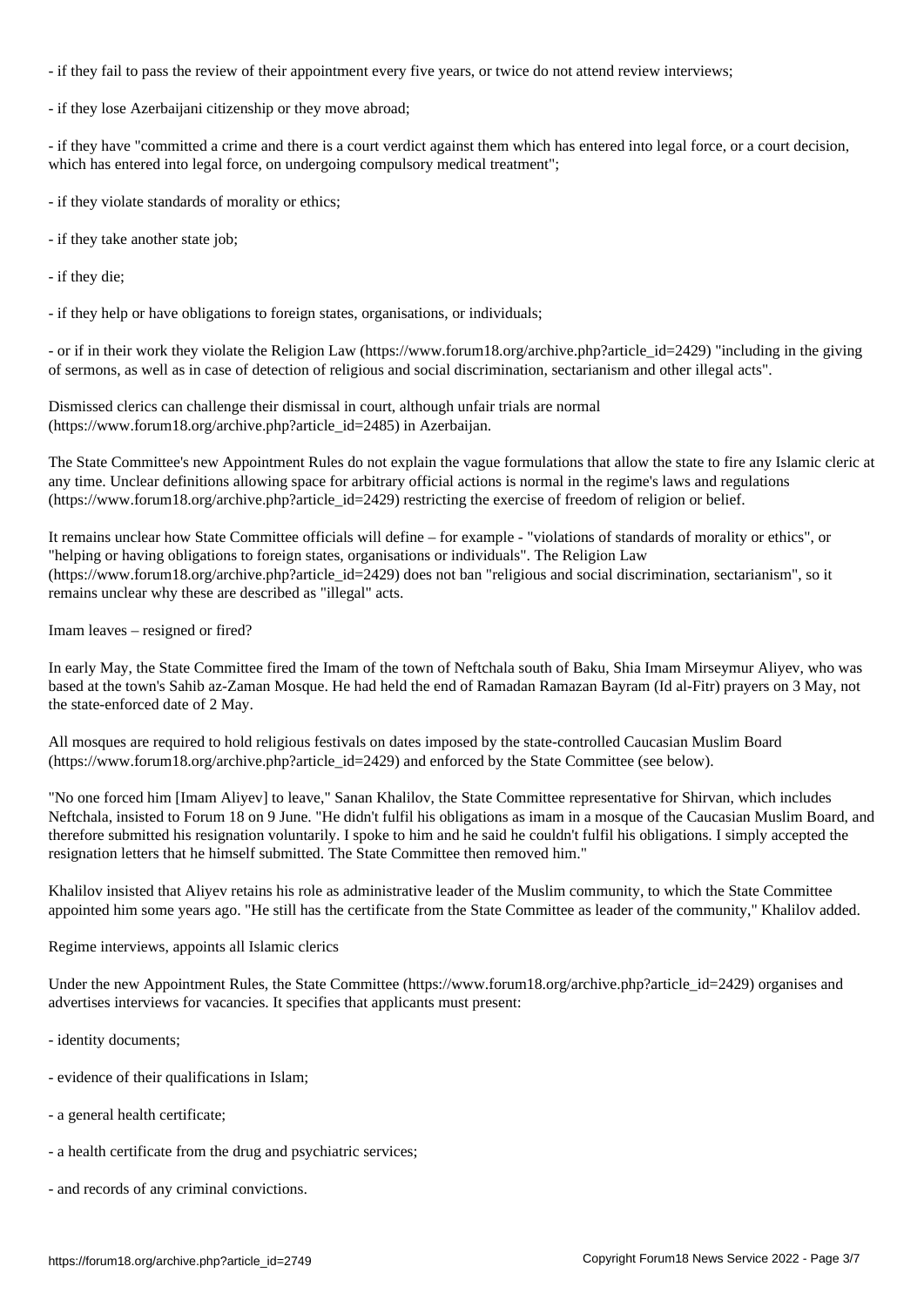(https://www.forumlations.com/distinguisting freedom of regime  $\rho$  regime  $\rho$  religions regime is regime to regime the regime is regime. The regime is regime to regime the regime is regime to regime the regime is regime view of the history of Azerbaijan, knowledge of other faiths, and candidates' "general outlook". These unclearly defined topics allow the usual space for arbitrary official decisions to be made.

The seven-member Appointment Commission consists entirely of state officials, from the State Committee (https://www.forum18.org/archive.php?article\_id=2429), the Institute of Theology (which is controlled by the State Committee), and the Foundation for the Propagation of Moral Values (also controlled by the State Committee). The State Committee informs the state-controlled Caucasian Muslim Board (https://www.forum18.org/archive.php?article\_id=2429) of who has been appointed to any role only after the appointment.

Any appointment as an Islamic cleric is only for up to five years, as all clerics are reviewed by the regime every five years to decide whether or not to re-appoint them (see below).

In his 24 May remarks, State Committee Deputy Chair Gunduz Ismayilov said that candidates who study Islam outside Azerbaijan can only be appointed if these studies had the permission of the State Committee (https://www.forum18.org/archive.php?article\_id=2429) or the state-controlled Caucasian Muslim Board.

State Committee Deputy Chair Ismayilov also announced on 24 May that he had been appointed to chair the seven-member Appointment Commission. All are from the State Committee (https://www.forum18.org/archive.php?article\_id=2429) (including Jahandar Alifzada, head of the Department for Work with Religious Organisations) or from the Foundation for the Propagation of Moral Values (which is controlled by the State Committee), including the Foundation's head Mehman Ismayilov.

Regime reappoints all Islamic clerics every five years

Under the new Appointment Rules, the State Committee (https://www.forum18.org/archive.php?article\_id=2429) reviews all Islamic clerics every five years, and decides whether or not to re-appoint them. The State Committee describes this process as "attestation".

The State Committee establishes a nine-member Commission for each cleric being reviewed. The Commission consists of State Committee officials, as well as officials from the Institute of Theology (which is controlled by the State Committee), the Foundation for the Propagation of Moral Values (also controlled by the State Committee), unspecified "specialists", and officials of the state-controlled Caucasian Muslim Board (https://www.forum18.org/archive.php?article\_id=2429).

As with new applicants for posts as clerics, the Commission's questions cover candidates' knowledge of Islam, their knowledge of the Constitution, the Religion Law (https://www.forum18.org/archive.php?article\_id=2429) and other regulations restricting freedom of religion and belief, the regime's view of the history of Azerbaijan, knowledge of other faiths, and clerics' "general outlook". These unclearly defined topics allow the usual space for arbitrary official decisions to be made.

Those appointed as clerics before the new Appointment Rules were enacted in April 2022 must also present at their five year review:

- identity documents;
- evidence of their qualifications in Islam;
- a general health certificate;
- a health certificate from the drug and psychiatric services;
- and records of any criminal convictions.

State Committee Deputy Chair Ismayilov also announced on 24 May that he had been appointed to chair the Review Commission. Jahandar Alifzada, head of the State Committee (https://www.forum18.org/archive.php?article\_id=2429)'s Department for Work with Religious Organisations, was appointed its Secretary. Of the seven other members, one is from the State Committee, two are from the Institute of Theology (which is controlled by the State Committee), one from the Foundation for the Propagation of Moral Values (also controlled by the State Committee), and three from the state-controlled Caucasian Muslim Board (https://www.forum18.org/archive.php?article\_id=2429).

## Regime salaries and cars for imams

While mosques collect donations from the public, which are claimed by the Caucasian Muslim Board to be partially used for imams' salaries, imams also get a salary from the state. "For the past four or five years, the Foundation for the Propagation of Moral Values gives 'support to mosques', with money assigned to it by the President," Rovshanoglu told Forum 18. "This means that imams are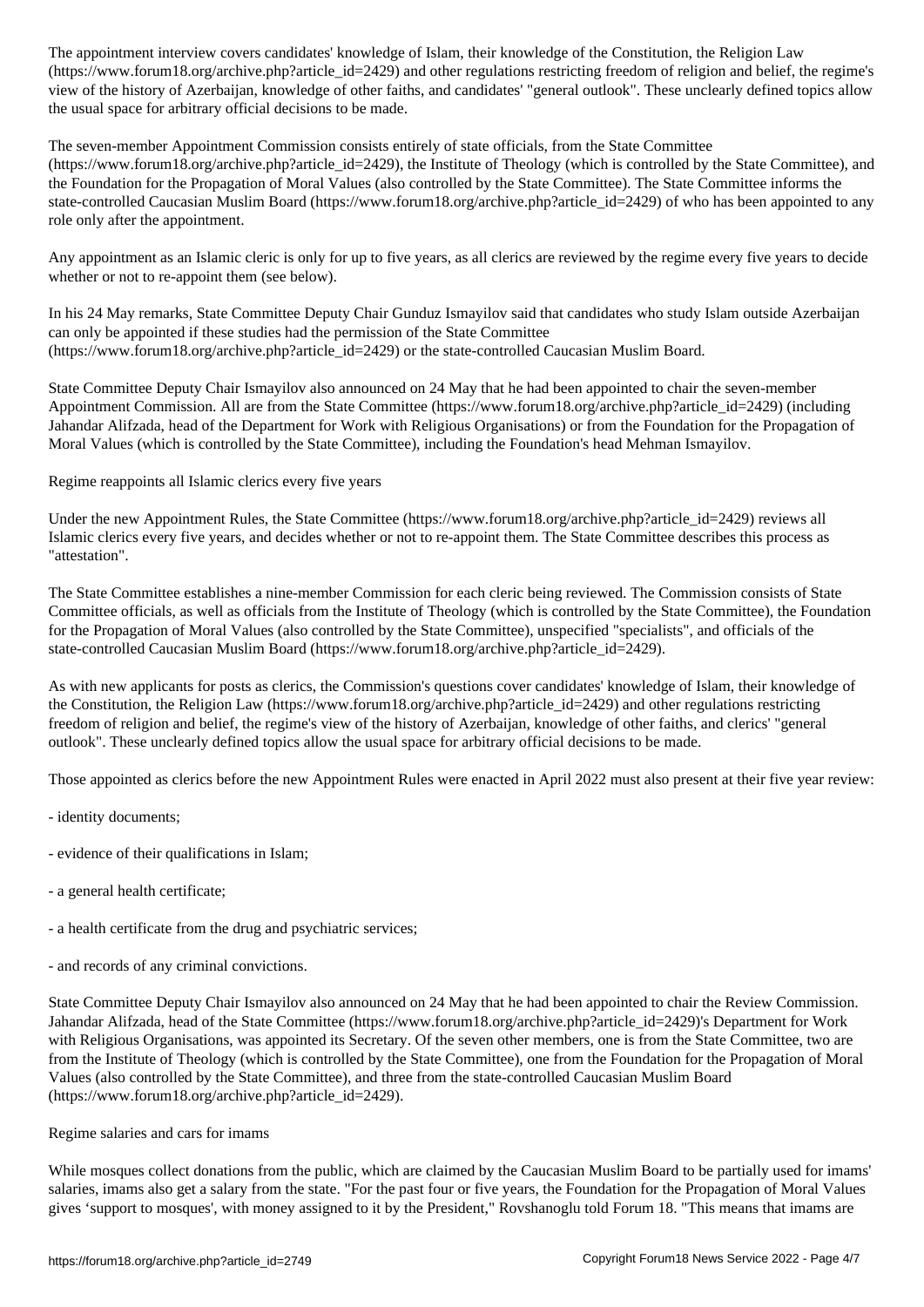Sanan Khalilov, the State Committee (https://www.forum18.org/archive.php?article\_id=2429) representative for Shirvan, told Forum 18 that the Foundation for the Propagation of Moral Values (which is controlled by the State Committee) pays each imam throughout the country 756 Manats as salary directly to their bank accounts each month. Salaries for imams are exempt from tax, he added.

Corruption is "omnipresent" in the country, Crude Accountability (https://crudeaccountability.org/azerbaijan/) and other human rights defenders have noted. In this context, payments and other benefits for imams are seen as a way of buying their support for the regime.

#### Sermons on approved topics only

Only the imam, deputy imam or muezzin (with the imam's approval) appear to be entitled to give sermons in mosques, according to the new State Committee (https://www.forum18.org/archive.php?article\_id=2429) Appointment Rules.

The State Committee produces a book of sermon themes, which all imams are required to use as the basis for their Friday sermons, says Rovshanoglu. "The book doesn't give the direct text of any sermon, but a sermon can't go outside the framework of the book," he told Forum 18. This does not mean that on any given Friday sermons in all mosques will be the same or necessarily on an identical theme. "The imam can choose a subject from the book."

#### Regime-enforced Islamic calendar

The regime requires all mosques to mark religious festivals on the date that the state-controlled Caucasian Muslim Board (https://www.forum18.org/archive.php?article\_id=2429) orders. These dates are announced in advance, even before devout Muslims can be certain that the correct date has been chosen. Despite this, all mosques throughout the country must celebrate such festivals on the day the Board orders Muslims to do so.

Uncertainty among devout Muslims about the correct date of Islamic festivals is affected by whether the lunar calendar or astronomical observations are used, whether the Muslims are Sunni or Shia, and other factors. For example, a cloudy night obscuring observations of the moon can delay the date festivals are marked by around a day. This frequently means that devout Muslims can have only short notice of when festivals should be marked. The Caucasian Muslim Board's orders take no account of these uncertainties among devout Muslims, even those caused by cloud cover on the expected date of a festival.

On 26 April 2022 the state-controlled Caucasian Muslim Board (https://www.forum18.org/archive.php?article\_id=2429) decreed that Ramazan Bayram (Id al-Fitr) should be celebrated on 2 May. The Deputy Chair of the Board, Fuad Nurullayev, announced on 26 April that the celebratory namaz (prayers) would be held in all mosques at 09.00 or 10.00 in the morning.

Some imams marked the festival on 3 May in line with their understanding of their faith. The State Committee (https://www.forum18.org/archive.php?article\_id=2429) removed at least one imam from office, Shia Imam Mirseymur Aliyev from Neftchala, for holding the Ramazan Bayram celebration on a different day from that ordered by the state-controlled Caucasian Muslim Board (https://www.forum18.org/archive.php?article\_id=2429) (see above).

Asked what harm it does if mosques celebrated festivals on different days, Sanan Khalilov, the State Committee representative for Shirvan, insisted that "it is not a question of harm". He pointed to the decision of the state-controlled Caucasian Muslim Board  $(\text{https://www.forum18.org/archive.php?article id=2429})$ . Khalilov was unable to explain why the state enforces the Caucasian Muslim Board insistence that a religious festival must be celebrated in all mosques on the same day.

Many ordinary Muslims consider when mosques should mark such festivals as a serious question, Rovshanoglu says. "I believe there will be more such cases [of dismissals of imams who do not abide by the officially-imposed calendar] in future years," he told Forum 18.

Imams who choose to mark festivals on the dates they believe are correct have long faced removal from office. An Imam in the central Goychay District, Ruslan Mammadov, was in May 2017 removed from his role as state-controlled Caucasian Muslim Board (https://www.forum18.org/archive.php?article\_id=2429) approved Imam and punished for "illegal activity" and "organising a secret community". He had performed religious rituals at the mosque in the nearby village of Ikinchi Arabjabirli not according to the Caucasian Muslim Board-dictated calendar.

When officials closed Sunni mosques in the mid-2010s, they often complained that mosque communities had failed to abide by the religious calendar handed down by the state-controlled Caucasian Muslim Board (https://www.forum18.org/archive.php?article\_id=2429).

Imams the State Committee won't appoint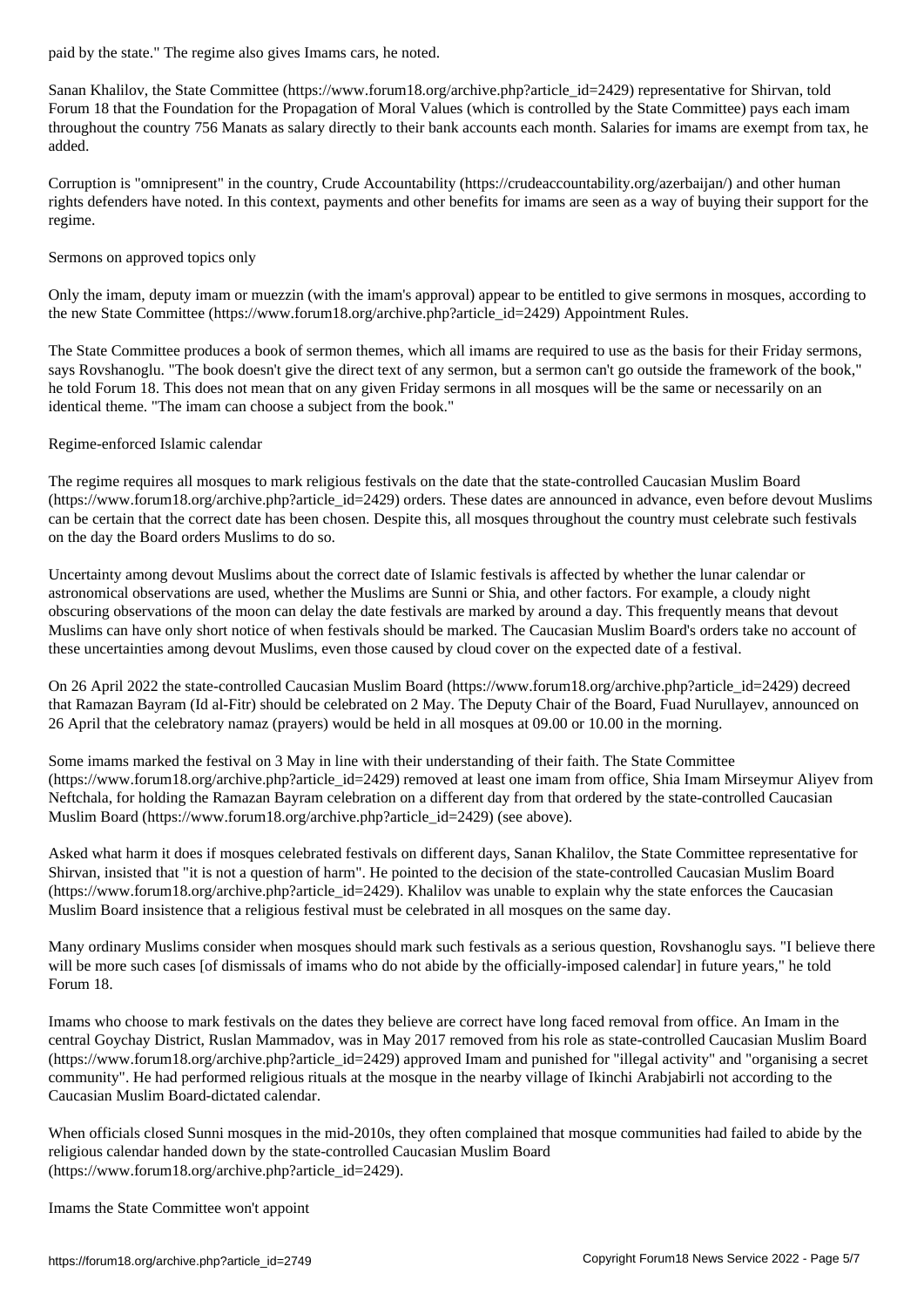Many men with Islamic education will now be ineligible to be appointed by the State Committee (https://www.forum18.org/archive.php?article\_id=2429) as imams.

Among these is Shia Muslim Imam Sardar Babayev. He was jailed between February 2017 and February 2020 (https://www.forum18.org/archive.php?article\_id=2350) for leading a mosque after having gained his Islamic education abroad. He was the first and so far only person known to have been punished under Criminal Code Article 168-1 (https://www.forum18.org/archive.php?article\_id=2429) ("Violation of the procedure for religious propaganda and religious ceremonies").

As an individual who gained his Islamic education abroad without permission from the State Committee or the Caucasian Muslim Board, and as an individual with a criminal conviction, Imam Babayev would be ineligible to apply to the State Committee for a post leading a mosque.

Following his further arrest on 19 October 2021, prosecutors are investigating Imam Babayev on charges of treason under Criminal Code Article 274, charges he rejects. On 14 April 2022, Baku's Sabail District Court agreed to the Prosecutor's Office request to extend the pre-trial detention for a further five months, until 19 September (see forthcoming F18News article).

Punishments for "illegal" meetings for worship

The regime punishes individuals and communities who hold meetings for worship without seeking state permission (https://www.forum18.org/archive.php?article\_id=2429). Any Muslims who want to meet for worship with others in a way that the regime dislikes risk punishment.

Cases of such punishments for religious meetings have decreased over recent years. The last known such case was in the southern city of Lankaran in 2021. On 29 July, Lankaran City Police received information that local resident Ilgar Azimov had organised a religious meeting in his home. Officers raided his home, where more than 20 people had gathered, according to media reports. They took all those present to the police station for questioning.

Officers then decided to bring administrative cases against Azimov and three others they deemed to be fellow organisers, Ali Mammadov, Shahir Rzayev and Ali Rzayev. They sent the cases to Lankaran District Court.

Police claim the meeting violated coronavirus regulations. However, at separate hearings under Judges Mutallim Isayev and Togrul Mammadov on 30 July 2021, Azimov, Mammadov, and both Rzayevs were sentenced for violating Administrative Code Article 211.1 ("Violating the anti-epidemic, sanitary-hygiene, and quarantine regimes"), Administrative Code Article 535 ("Disobeying a police officer").

The court also sentenced all four men under Administrative Code Article 515.0.2 (https://www.forum18.org/archive.php?article\_id=2429) ("Violating legislation on holding religious meetings, marches, and other religious ceremonies"), an official of Lankaran District Court told Forum 18 on 7 June 2022.

The Judges sentenced all four men to short-term jail terms of up to 15 days. The court official did not have information about the length of the jail terms, but said none of the four appealed against the sentences. (END)

Full reports on freedom of thought, conscience and belief in Azerbaijan (https://www.forum18.org/archive.php?query=&religion=all&country=23)

For more background, see Forum 18's Azerbaijan religious freedom survey (https://www.forum18.org/archive.php?article\_id=2429)

Forum 18's compilation of Organisation for Security and Co-operation in Europe (OSCE) freedom of religion or belief commitments (https://www.forum18.org/archive.php?article\_id=1351)

Follow us on Twitter @Forum\_18 (https://twitter.com/forum\_18)

Follow us on Facebook @Forum18NewsService (https://www.facebook.com/Forum18NewsService)

Follow us on Telegram @Forum18NewsService (https://t.me/s/forum18newsservice)

All Forum 18 text may be referred to, quoted from, or republished in full, if Forum 18 is credited as the source.

All photographs that are not Forum 18's copyright are attributed to the copyright owner. If you reuse any photographs from Forum 18's website, you must seek permission for any reuse from the copyright owner or abide by the copyright terms the copyright owner has chosen.